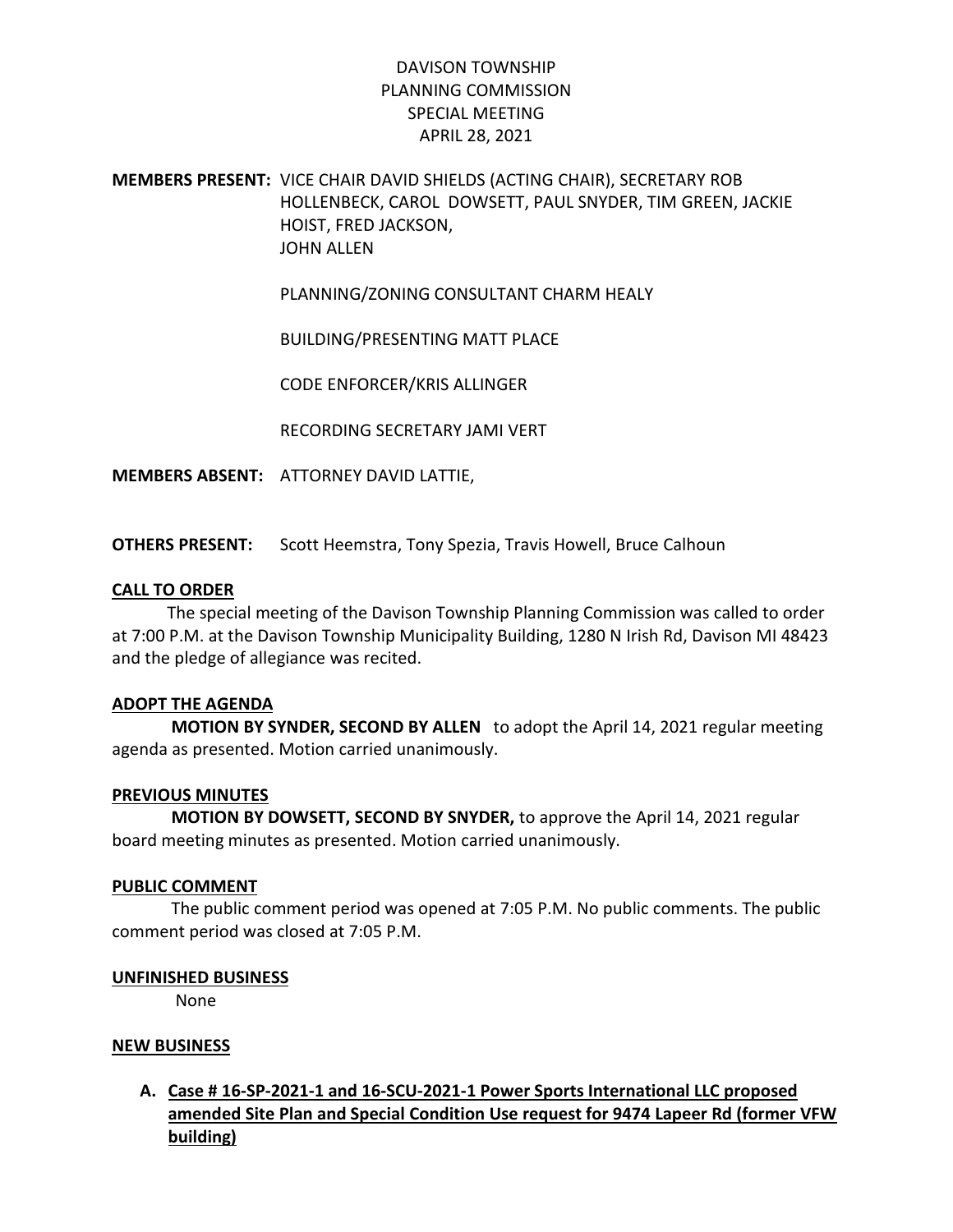## CASE # 16-SCU-2021-1 POWER SPORTS INTERNATIONAL LLC

 Matt – Reseal the parking lot, renovation of the interior and exterior, 24 parking spaces are required; they have 33

Carol – If it looks as good as the site plan pictures, it will be beautiful

 The prior VFW building is being remodeled interior and exterior for use as a recreational vehicle sales, showroom and service facility. A special condition use permit is required for two sections of the Davison Township Zoning Ordinance. 1. Section 1302.1 – Recreational Vehicle Sales and 2. Section 1302.11 Outside (business hours only) recreational vehicle displays on hard surface display areas only, shown on site plan.

 The Building/Planning Department would support a recommendation of approval of this Special Condition Use Permit request based on the following reasons and conditions:

- 1. The drawings submitted and reviewed by the staff reflect the requirements set forth in the Davison Township Zoning Ordinance for this Special Condition Use Permit.
- 2. This type of use will be harmonious and in character with the surrounding land uses in the General Commercial Zoning District in which it is located.

MOTION BY HOIST, SECOND BY DOWSETT, to adopt CASE # 16-SCU-2021-1 based on the recommendation of the Building Department. Motion carried unanimously.

### CASE # 16-SP-2021-1 POWER SPORTS INTERNATIONAL LLC

 Power Sports International LLC was presented by owners Scott Heemstra and Anthony Spezia. Also, architect Bruce Calhoun.

Bruce Calhoun – Stated that the parking spaces requirements have been met. Landscaping approved through auto part store. They are adding more trees along the M-15 line. The building will be getting painted, adding doors, replace roof later on down the road.

Carol – concerned about shared driveway

Bruce – It was good, it has been shared in the past with the other businesses

Charm – Has already been approved by Genesee County Road Commission

 Matt – 16-SCU-2021-1 – Has been zoned general commercial. There will only be business hours with the equipment setting outside. NO stacking of crates outside.

Paul – Had asked about test track outside in the parking lot. Tony stated NO

John – Asked about daylight hours. Charm nothing will be left out after business hours.

Bruce – Displays will be pulled from outside when they close up for the night.